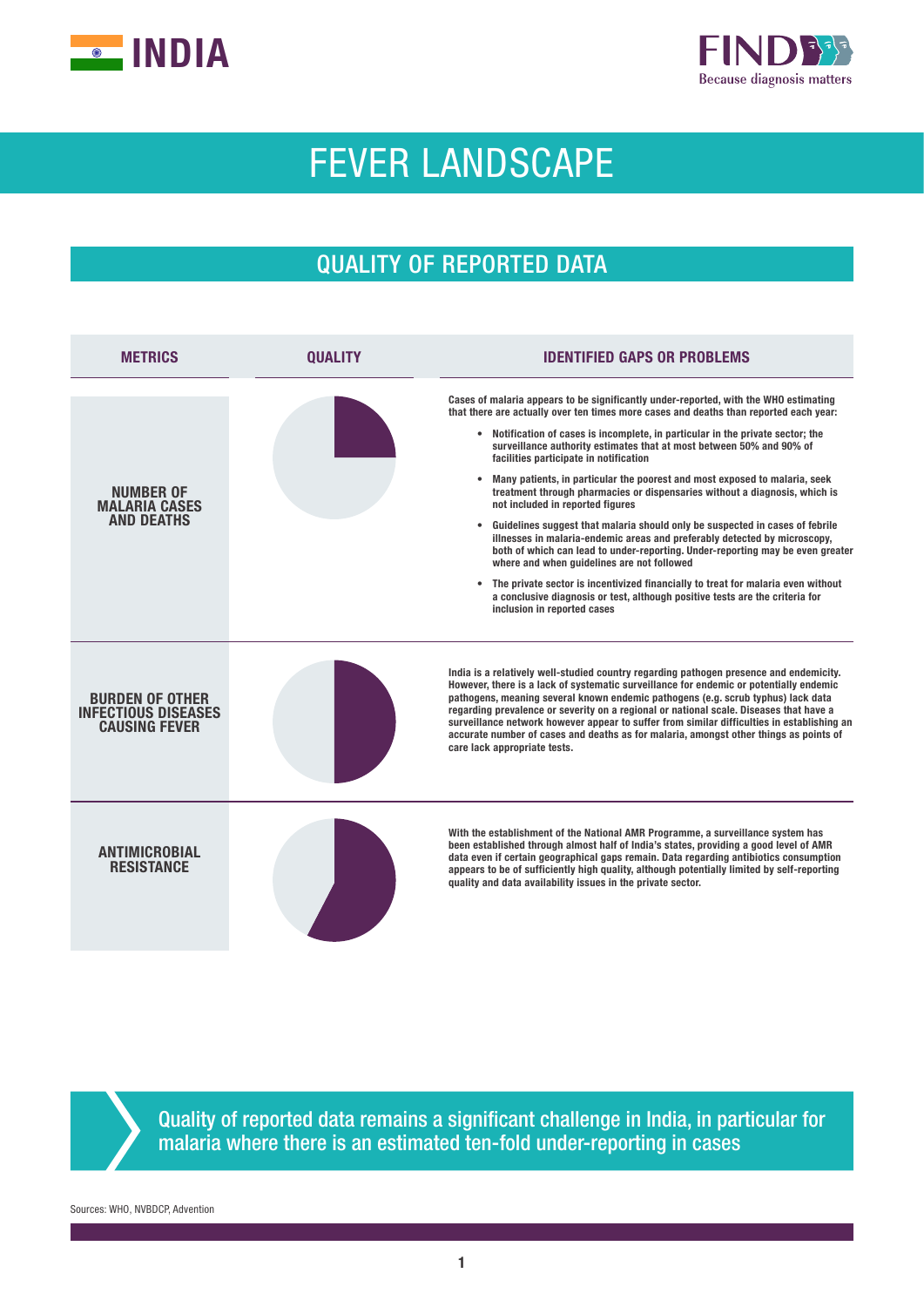



### FOCUS ON MALARIA SITUATION

#### API\* OF Pf (2017)



API\* OF Pv (2017)

an

akistan



API: ANNUAL PARASITE INCIDENCE

#### SUSPECTED CASES TESTED AND TEST POSITIVITY IN PUBLIC HOSPITALS

| <b>Governmental data</b>                                         | 2010 | 2015 | 2017 |
|------------------------------------------------------------------|------|------|------|
| <b>Share of suspected</b><br>cases tested<br>(RDT or microscopy) | 100% | 100% | 100% |
| <b>Test positivity</b><br>(RDT or microscopy)                    | 3%   | 2%   | 1%   |



#### GOVERNMENTAL DATA

REPORTED DATA MAY SUFFER FROM SYSTEMATIC BIASES IN COLLECTION OR REPORTING

#### MALARIA EPIDEMIOLOGICAL PROFILE (2017)

| Parasite<br>prevalence<br>per 1,000                     |                                                    |                                                         |                                                         |  |
|---------------------------------------------------------|----------------------------------------------------|---------------------------------------------------------|---------------------------------------------------------|--|
| <b>Population in</b><br>area:                           | <b>Malaria</b> free                                | Low<br>transmission<br>$(0-1)$ case per<br>$1,000$ pop) | High<br>transmission<br>$($ >1 case per<br>$1,000$ pop) |  |
|                                                         | 87.9M<br>(7%)                                      | 1,100M<br>(81%)                                         | 162.5M<br>(12%)                                         |  |
| <b>Major</b><br>plasmodium<br>species                   | <i>P. falciparum</i> : 62% ; <i>P. vivax</i> : 37% |                                                         |                                                         |  |
| <b>HRP2</b> deletion<br>$>5\%$                          | No, confirmed at less than 5%                      |                                                         |                                                         |  |
| <b>Reported number</b><br>of tests performed            | 125M                                               |                                                         |                                                         |  |
| <b>Reported</b><br>confirmed cases<br>(health facility) | 0.8M                                               |                                                         |                                                         |  |
| <b>Estimated cases*</b>                                 | 9.6M [7.0M-13.3M]                                  |                                                         |                                                         |  |
| <b>Reported deaths</b>                                  |                                                    | 0.2K                                                    |                                                         |  |
| <b>Estimated deaths*</b>                                |                                                    | 16.7K [1.2K-31.9K]                                      |                                                         |  |

81% of the population live in low-transmission areas, with higher risk areas concentrated in the central-eastern part of the country with high *P. falciparum* prevalence

WHO estimates that the burden of malaria is significantly higher than reported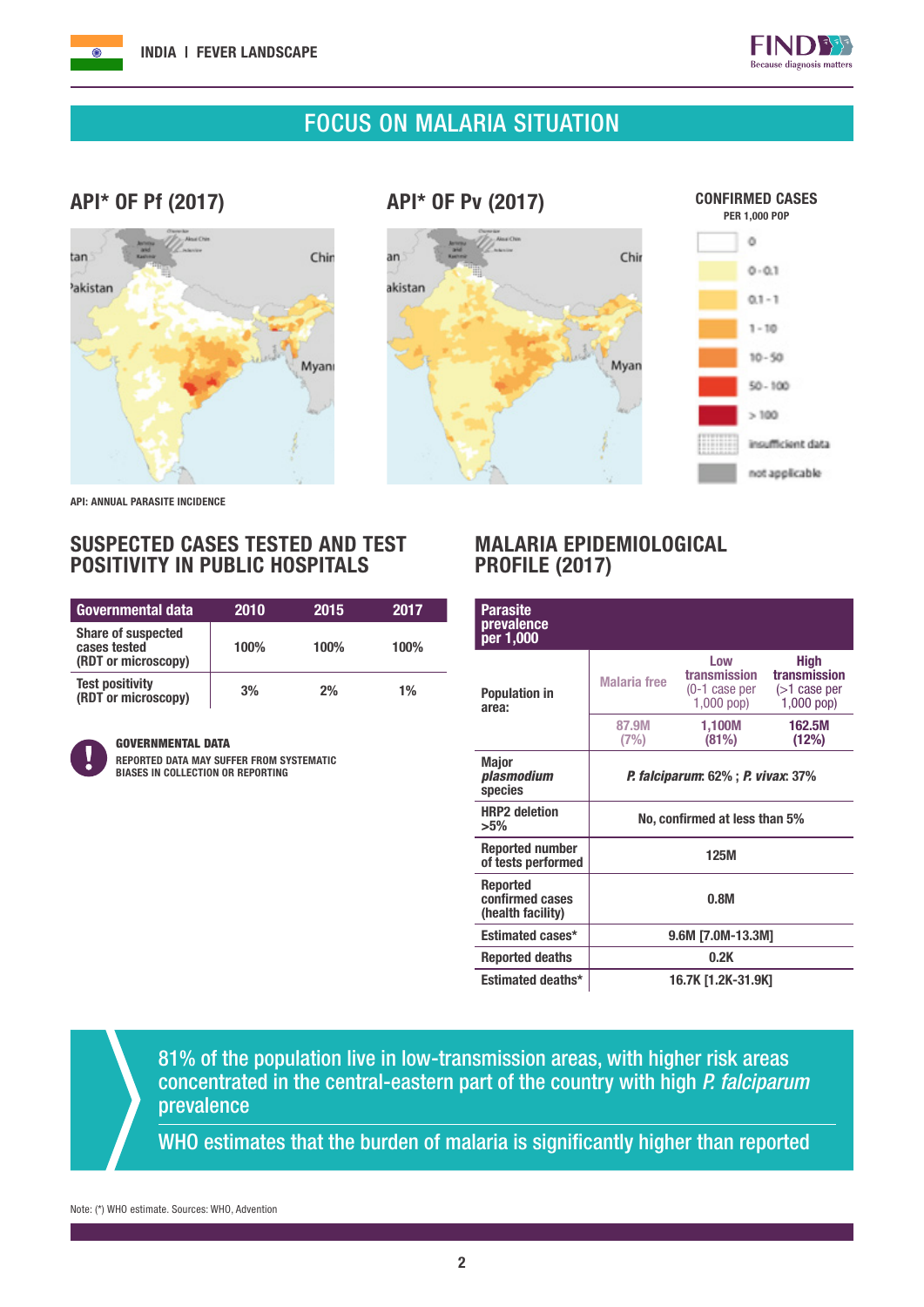## NATIONAL MALARIA STRATEGY PLAN AND SURVEILLANCE

 $FIND$ Because diagnosis matters

|                                                                                               | <b>DECISION-MAKERS</b>                                                            | OTHER MALARIA<br><b>INFLUENCERS</b><br>(NATIONAL)                                                                                                                                                                                                  | <b>OTHER MALARIA</b><br><b>INFLUENCERS</b><br>(INTERNATIONAL) |  |  |  |
|-----------------------------------------------------------------------------------------------|-----------------------------------------------------------------------------------|----------------------------------------------------------------------------------------------------------------------------------------------------------------------------------------------------------------------------------------------------|---------------------------------------------------------------|--|--|--|
| <b>NATIONAL</b><br><b>FRAMEWORK</b><br><b>FOR MALARIA</b><br><b>ELIIMINATION</b><br>2016-2030 | <b>National Vector-Borne Disease Control</b><br>Programme (NVBDCP)<br>MoH&FW*     | National Institute of Malaria Research<br><b>State Ministries of Health</b>                                                                                                                                                                        | <b>World Health</b><br><b>Organization</b><br>caritas         |  |  |  |
|                                                                                               | <b>TARGET</b>                                                                     | By 2020 – Reduce the number of malaria cases by 15%-20% compared to 2014<br>By 2022 – Eliminate malaria from all 26 low- and moderate-transmission states and<br>territories                                                                       |                                                               |  |  |  |
|                                                                                               |                                                                                   | By 2024 – Reduce the incidence of malaria to less than 1 case per 1,000 population<br>per year in all states and territory districts<br>By 2027 – Eliminate malaria from India (zero indigenous cases)                                             |                                                               |  |  |  |
|                                                                                               | <b>KEY DIAGNOSTIC-RELATED</b><br><b>INTERVENTIONS TO</b><br><b>ACHIEVE TARGET</b> | Providing 100% of population in high-risk areas with access to malaria preventive and<br>curative services, including screening of all fever cases suspected for malaria                                                                           |                                                               |  |  |  |
|                                                                                               |                                                                                   | Equipping all health institutions (primary healthcare level and above), especially in<br>high-risk areas, with microscopy facilities and RDTs for emergency use and injectable<br>artemisinin derivatives for treatment of severe malaria          |                                                               |  |  |  |
|                                                                                               |                                                                                   | Notifying health authorities of cases of malaria in low- and medium-transmission areas,<br>including from the private sector                                                                                                                       |                                                               |  |  |  |
|                                                                                               |                                                                                   | Malaria testing is free of charge in the public sector (microscopy or RDT in accordance<br>with the quideline algorithm)                                                                                                                           |                                                               |  |  |  |
|                                                                                               | <b>HEALTH FACILITY</b>                                                            |                                                                                                                                                                                                                                                    |                                                               |  |  |  |
|                                                                                               | <b>REPORTING RATE**</b>                                                           | <b>MALARIA SURVEILLANCE SYSTEMS</b>                                                                                                                                                                                                                |                                                               |  |  |  |
| <b>MALARIA</b><br><b>SURVEILLANCE</b>                                                         | 50%<br>90%<br>T <sub>0</sub>                                                      | The NVBDCP is responsible for coordinating the surveillance system for malaria, and<br>provides monthly reports based on data provided by hospitals and state ministries of<br>health (public and private facilities of all size and type of care) |                                                               |  |  |  |
|                                                                                               | <b>NVBDCP</b>                                                                     | The NVBDCP includes 311 sentinel laboratories and 14 apex referent laboratories                                                                                                                                                                    |                                                               |  |  |  |
|                                                                                               | <b>ESTIMATIONS</b>                                                                | Although malaria cases must be notified in both public and private healthcare<br>institutions, under-reporting is still significant, in particular in private institutions                                                                         |                                                               |  |  |  |

India has an ongoing national malaria strategy aiming for elimination by 2027 India's malaria surveillance system presents some weaknesses, in particular regarding the reporting of cases observed in the private sector

Notes: (\*) Ministry of Health & Family Welfare; (\*\*) Share of health facilities reporting cases. Sources: NVBDCP (National Vector Borne Disease Control Programme), Ministry of Health & Family Welfare, Advention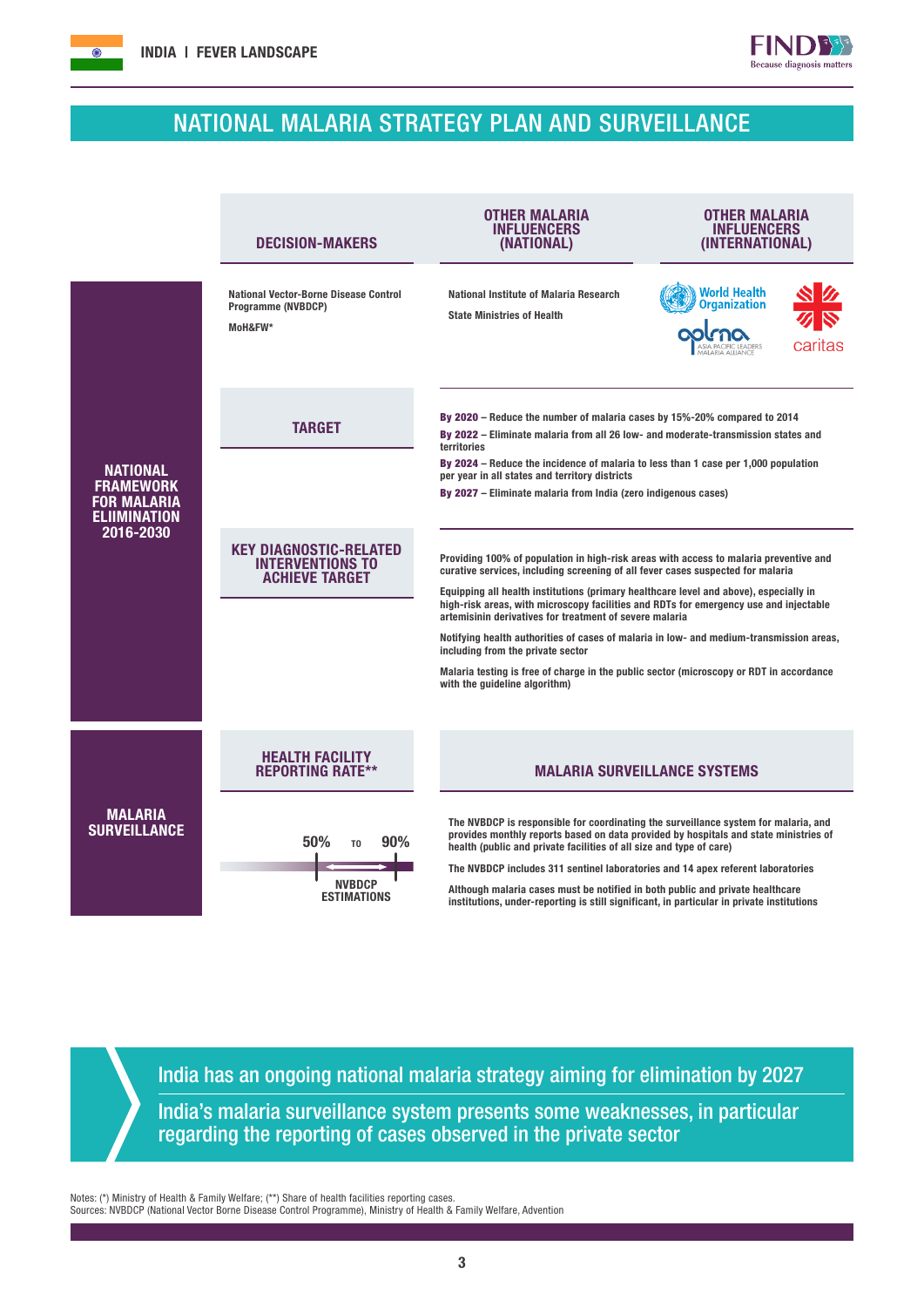



## OTHER INFECTIOUS DISEASES CAUSING FEVER

|                                                                    | <b>ENDEMICITY</b>                                                                  | <b>SURVEILLANCE</b><br>8<br>Ð<br><b>SYSTEMS</b>                                             | <b>CASES</b><br><b>PER YEAR*</b>                                             | <b>INTEREST</b><br><b>FOR AN RDT</b>                                                                               |
|--------------------------------------------------------------------|------------------------------------------------------------------------------------|---------------------------------------------------------------------------------------------|------------------------------------------------------------------------------|--------------------------------------------------------------------------------------------------------------------|
| <b>Denaue</b><br>Dengue virus                                      | <b>Endemic in all states</b>                                                       | <b>National detection</b><br>programme with<br>referent laboratories in<br>each state       | 100-200K                                                                     | <b>Strong demand for</b><br>an RDT targeting a<br>common pathogen                                                  |
| Chikungunya<br>Chikungunya virus                                   | <b>Endemic in all states,</b><br>most cases are from<br>3 western states<br>(>70%) | <b>National detection</b><br>programme with<br>referent laboratories in<br>each state       | <b>Strong demand for</b><br>an RDT targetingan<br>proven endemic<br>pathogen |                                                                                                                    |
| <b>Zika</b><br>Zika virus                                          | <b>Local transmission</b><br>confirmed, possibly<br>endemic, lack of data          | <b>National detection</b><br>programme with<br>referent laboratories in<br>each state       | $<$ 1 $K$                                                                    | <b>Moderate demand</b><br>for an RDT as the<br>reported case load<br>is low                                        |
| <b>Melioidosis</b><br><b>Burkholderia</b><br>pseudomallei bacteria | Probably endemic,<br>lack of data                                                  | No formal surveillance<br>system, referral of<br>clinical diagnoses to<br>state authorities | < 100                                                                        | Low demand for<br>an RDT as reported<br>case load is low                                                           |
| Leptospira<br>Leptospira genus<br><i>hacteria</i>                  | Confirmed endemic,<br>lack of data regarding<br>distribution                       | No formal surveillance<br>system, referral of<br>clinical diagnoses to<br>state authorities | $<$ 1 $K$                                                                    | Low demand for<br>an RDT as reported<br>case load is low                                                           |
| <b>Scrub typhus</b><br>Orientia tsutsugamushi<br>bacteria          | <b>Endemic in all states</b>                                                       | No formal surveillance<br>system                                                            | n.a.                                                                         | <b>Moderate demand</b><br>for an RDT despite<br>unknown case<br>load due to rising<br>awareness of the<br>pathogen |
| <b>Murine typhus</b><br>Rickettsia typhi<br><b>bacteria</b>        | <b>Local transmission</b><br>confirmed, possibly<br>endemic, lack of data          | No formal<br>surveillance system                                                            | n.a.                                                                         | Low demand for<br>an RDT as the<br>pathogen's endemicity<br>is uncertain                                           |

A wide range of infectious pathogens causing febrile illnesses are endemic in India

However, limited surveillance and low reported case load limit interest for RDTs for most pathogens

Note: (\*) Best data available, reported data. Sources: NVBDCP, interviews, Advention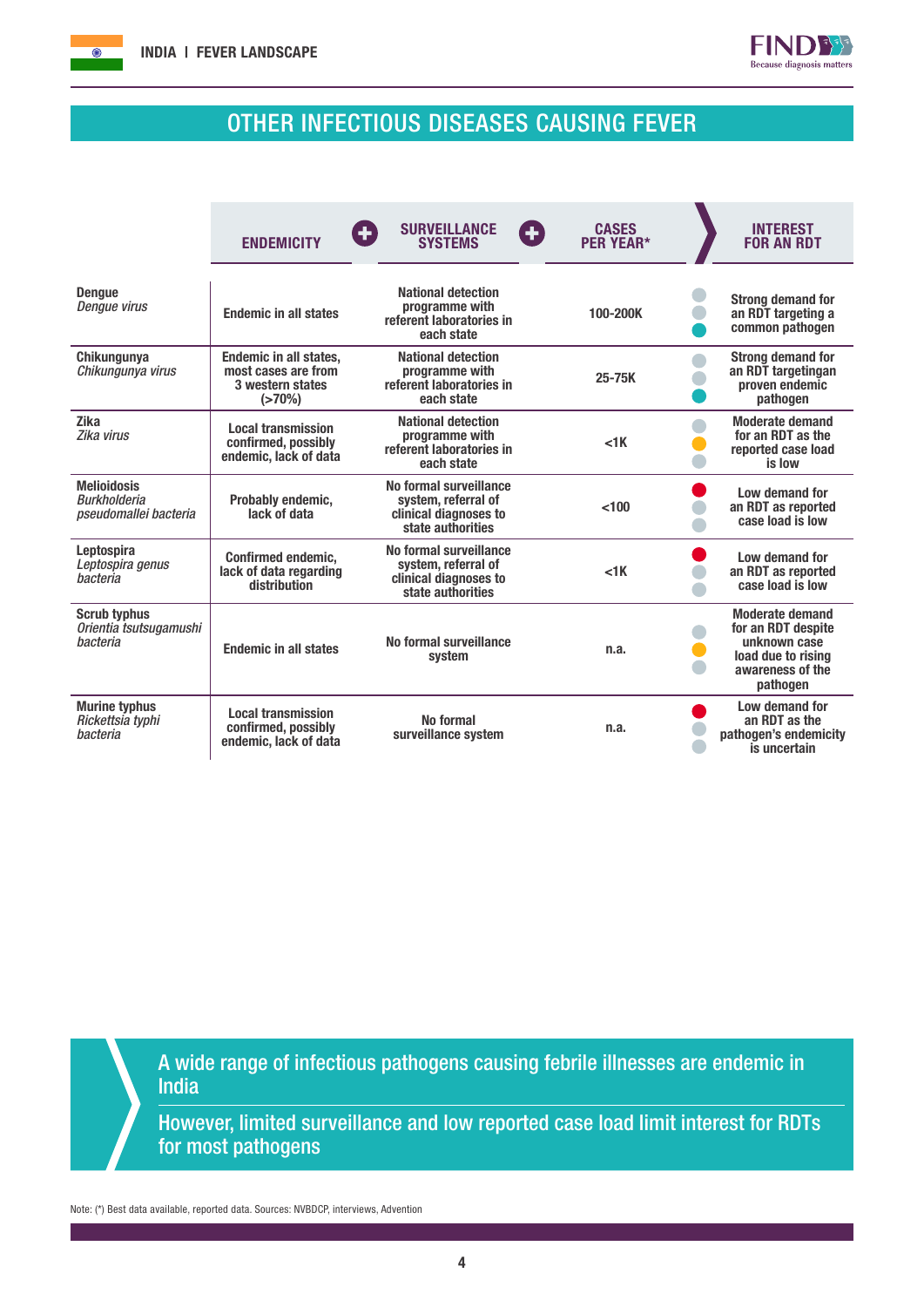

## ANTIMICROBIAL RESISTANCE (AMR)

#### AWARENESS OF AMR AS A PROBLEM IS RISING…

Although per capita consumption of antibiotics remains moderate, AMR is rising:



Therapeutic use of antibiotics remains poorly managed, with many behavioral risk factors:

| In a representative survey of the population:<br>• 48% consumed antibiotics in the past<br>month<br>• 37% stop medication when they feel<br>2015<br>better<br><b>WHO</b><br>• 52% buy the same antibiotic if symptoms<br><b>AMR</b><br>return<br><b>SURVEY</b><br>• 75% believe antibiotics can cure colds or<br>the flu<br>• 75% agree AMR is a significant public<br>health concern |
|---------------------------------------------------------------------------------------------------------------------------------------------------------------------------------------------------------------------------------------------------------------------------------------------------------------------------------------------------------------------------------------|
|---------------------------------------------------------------------------------------------------------------------------------------------------------------------------------------------------------------------------------------------------------------------------------------------------------------------------------------------------------------------------------------|

Awareness and desire to tackle AMR amongst policymakers has grown over the past decade, culminating in the launch of the National AMR Programme in 2017.

#### …BUT ACTIONS TO REDUCE THE RISK REMAIN LIMITED

| 2009 | Joined the Global Antibiotic Resistance Partnership                                                          |  |  |  |  |  |
|------|--------------------------------------------------------------------------------------------------------------|--|--|--|--|--|
| 2011 | Signature of the Jaipur Declaration on AMR<br>Restrictions on the use of antibiotics in aquaculture          |  |  |  |  |  |
| 2014 | Restriction of the sales of certain $3rd$ and $4th$<br>generation antibiotics to persons with a prescription |  |  |  |  |  |
| 2016 | Guidelines for antimicrobial use in infectious<br>diseases                                                   |  |  |  |  |  |
| 2017 | Launch of the National AMR Programme                                                                         |  |  |  |  |  |
| 2019 | AMR surveillance laboratories in 10 of 36 states                                                             |  |  |  |  |  |
|      |                                                                                                              |  |  |  |  |  |

Communication of AMR as a health risk remains limited.

Almost no regulatory changes to limit the consumption of antibiotics have been enacted, even for non-human use.

The National AMR Programme is focused mainly on establishing a surveillance network to limit the spread of resistant strains.

Private healthcare facilities and pharmacies have a strong financial incentive to encourage prescription of antibiotics, which is a key challenge for the National AMR Programme.

Awareness of AMR as a problem is increasing, but current actions are mainly oriented around supervision of resistance rather than changing prescription behavior

Notes: (\*) High-Income Countries; (\*\*) Low- and Middle-Income Countries. Sources: National Center for Disease Control, IQVIA, Advention